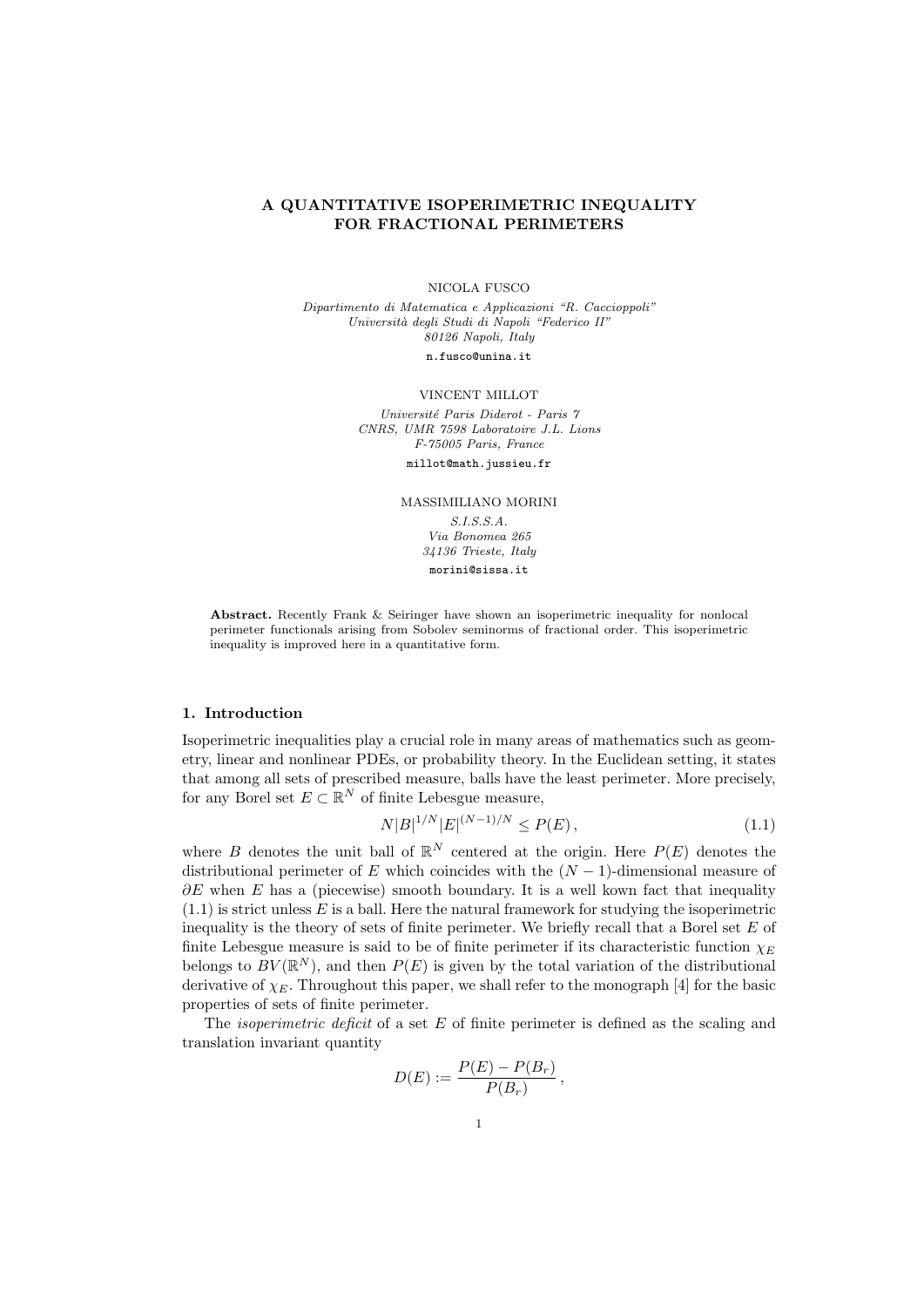where  $B_r := rB$  is the ball having the same measure as E, *i.e.*,  $r^N|B| = |E|$ . By the characterization of the equality cases in (1.1), the isoperimetric inequality rewrites  $D(E) \geq 0$ , and  $D(E) = 0$  if and only if E is a translation of  $B<sub>r</sub>$ . Hence the isoperimetric deficit measures in some sense how far is a set from being ball. Finding a quantitative version of (1.1) consists in proving that the isoperimetric deficit controls a more usual notion of "distance from the familly of the balls". To this aim is introduced the so-called Fraenkel asymmetry of the set  $E$ , and it is defined by

$$
A(E) := \min \left\{ \frac{|E \triangle B_r(x)|}{|E|} : x \in \mathbb{R}^N, \ r^N |B| = |E| \right\},\
$$

where  $B_r(x) := x + rB$ , and  $\triangle$  denotes the symmetric difference between sets. Note that asymmetry is also invariant under scaling and translations. We then look for a positive constant  $C_N$  depending only on the dimension, and an exponent  $\alpha > 0$  such that  $A(E) \leq C_N(D(E))^{\alpha}$ , which can be rewritten as a quantitative form of (1.1),

$$
P(E) \ge \left(1 + \left(\frac{A(E)}{C_N}\right)^{1/\alpha}\right)N|B|^{1/N}|E|^{(N-1)/N}.
$$

We shall not attempt here to sketch the history of this problem, but simply refer to the recent paper by Fusco, Maggi, and Pratelli [17] (and references therein) where this inequality has been first proved with the optimal exponent  $\alpha = 1/2$ , and to Figalli, Maggi, and Pratelli [14] for anisotropic perimeter functionals (see also [12], and [19] for a survey).

The main goal of this paper is to prove a quantitative isoperimetric type inequality for nonlocal perimeter functionals arising from Sobolev seminorms of fractional order. First, let us introduce what we call the fractional s-perimeter of a set. For  $s \in (0,1)$  and a Borel set  $E \subset \mathbb{R}^N$ ,  $N \geq 1$ , we define the fractional s-perimeter of E by

$$
P_s(E) := \int_E \int_{E^c} \frac{1}{|x - y|^{N+s}} dx dy.
$$

If  $P_{\rm s}(E) < \infty$ , we observe that

$$
P_s(E) = \frac{1}{2} [\chi_E]_{W^{\sigma, p}(\mathbb{R}^N)}^p, \qquad (1.2)
$$

for  $p \ge 1$  and  $\sigma p = s$ , where  $[\cdot]_{W^{\sigma,p}(\mathbb{R}^N)}$  denotes the Gagliardo  $W^{\sigma,p}$ -seminorm and  $\chi_E$ the characteristic function of E. The functional  $P_s(E)$  can be thought as a  $(N - s)$ dimensional perimeter in the sense that  $P_s(\lambda E) = \lambda^{N-s} P_s(E)$  for any  $\lambda > 0$  (compare to the  $(N-1)$ -homogeneity of the standard perimeter), and  $P_s(E)$  can be finite even if the Hausdorff dimension of  $\partial E$  is strictly greater than  $N-1$  (see e.g. [22]). It is also immediately checked from the definition that  $P_s(E) < \infty$  for any set  $E \subset \mathbb{R}$  of finite perimeter and finite measure.

The fractional s-perimeter has already been investigated by several authors, specially by Caffarelli, Roquejoffre, and Savin [7] who studied regularity for sets of minimal sperimeter (see also [9]). Besides the fact that fractional Sobolev seminorms are naturally related to fractional diffusion processes, one motivation for studying s-perimeters appears when we look at the asymptotic  $s \uparrow 1$ . It turns out that s-perimeters give an approximation of the standard perimeter, and more precisely, it follows from [13] (see also [5]) that for any (bounded) set  $E$  of finite perimeter,

$$
\lim_{s \uparrow 1} (1 - s) P_s(E) = K_N P(E), \tag{1.3}
$$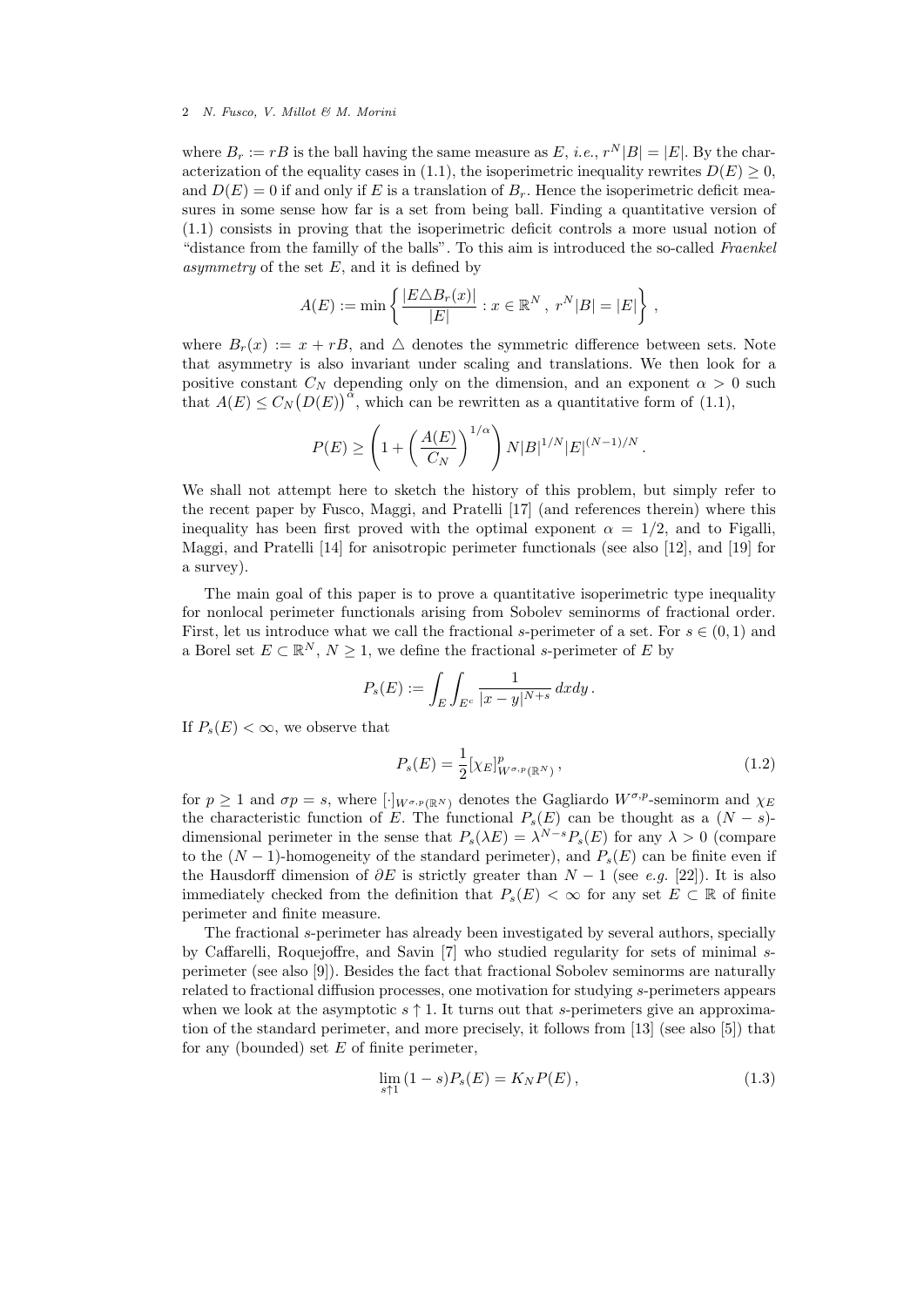where  $K_N$  is a positive constant depending only on the dimension. Analysis by Γconvergence as  $s \uparrow 1$  of s-perimeter functionals can be found in [20], and [3]. Concerning the behavior of  $P_s(E)$  as  $s \downarrow 0$ , we finally mention that

$$
\lim_{s \downarrow 0} sP_s(E) = N|B||E| \,, \tag{1.4}
$$

for any set E of finite measure and finite s-perimeter for every  $s \in (0, 1)$ , as a consequence of [21, Theorem 3].

An isoperimetric type inequality for s-perimeters has been recently proved by Frank & Seiringer [16], and it states that for any Borel set  $E \subset \mathbb{R}^N$  of finite Lebesgue measure,

$$
|E|^{(N-s)/N} \le C_{N,s} P_s(E), \tag{1.5}
$$

for a suitable constant  $C_{N,s}$ , with equality holding if and only if E is a ball. Actually, inequality  $(1.5)$  can be deduced from a symmetrization result due to Almgren & Lieb [2], and the cases of equality have been determined in [16]. The constant  $C_{N,s}$  is given in [16, formula (4.2)], and we notice that  $C_{N,s}$  is of order  $(1-s)$  as  $s \uparrow 1$ , and of order s as  $s \downarrow 0$ by  $(1.3)$  and  $(1.4)$  respectively.

Inequality (1.5) is of course equivalent to say that

$$
P_s(B_r) \le P_s(E) \tag{1.6}
$$

for any Borel set  $E \subset \mathbb{R}^N$  such that  $|E| = |B_r|$ . In this paper we prove a quantitative version of inequality (1.6). To this purpose we introduce the following scaling and translation invariant quantity extending the standard isoperimetric deficit to the fractional setting. For a Borel set  $E \subset \mathbb{R}^N$  of finite measure and  $B_r$  such that  $|E| = |B_r| > 0$ , we define the s-isoperimetric deficit as

$$
D_s(E) := \frac{P_s(E) - P_s(B_r)}{P_s(B_r)}.
$$

We have the following result.

**Theorem 1.1.** Let  $N \geq 1$  and  $s \in (0,1)$ . There exists a constant  $\mathcal{C}_{N,s}$  depending only on N and s such that for any Borel set  $E \subset \mathbb{R}^N$  with  $0 < |E| < \infty$ ,

$$
A(E) \leq \mathcal{C}_{N,s} D_s(E)^{s/4} \,. \tag{1.7}
$$

We emphasize that, as in the standard perimeter case, the exponent appearing in  $(1.7)$ does not depend on the dimension. However we strongly suspect that the optimal exponent should be  $1/2$  as for the classical isoperimetric inequality (see [17,14,12]). The dependence on s of the constant  $\mathcal{C}_{N,s}$  remains unclear since our method does not yield any precise control as  $s \uparrow 1$  or  $s \downarrow 0$ , but some information can be deduced from (1.3) and (1.4).

We conclude with a few comments on the proof of Theorem 1.1. The key tool used here is a local representation due to Caffarelli & Silvestre [8] of the  $H^{s/2}$ -seminorm. It allows us to rewrite the s-perimeter  $P_s(E)$  as a Dirichlet type energy of a suitable (inhomogeneous) harmonic extension of the characteristic function of E in  $\mathbb{R}^{N+1}_+$  (see Remark 2.2). With such a representation in hands, we can adapt some symmetrization techniques developed in [17,11].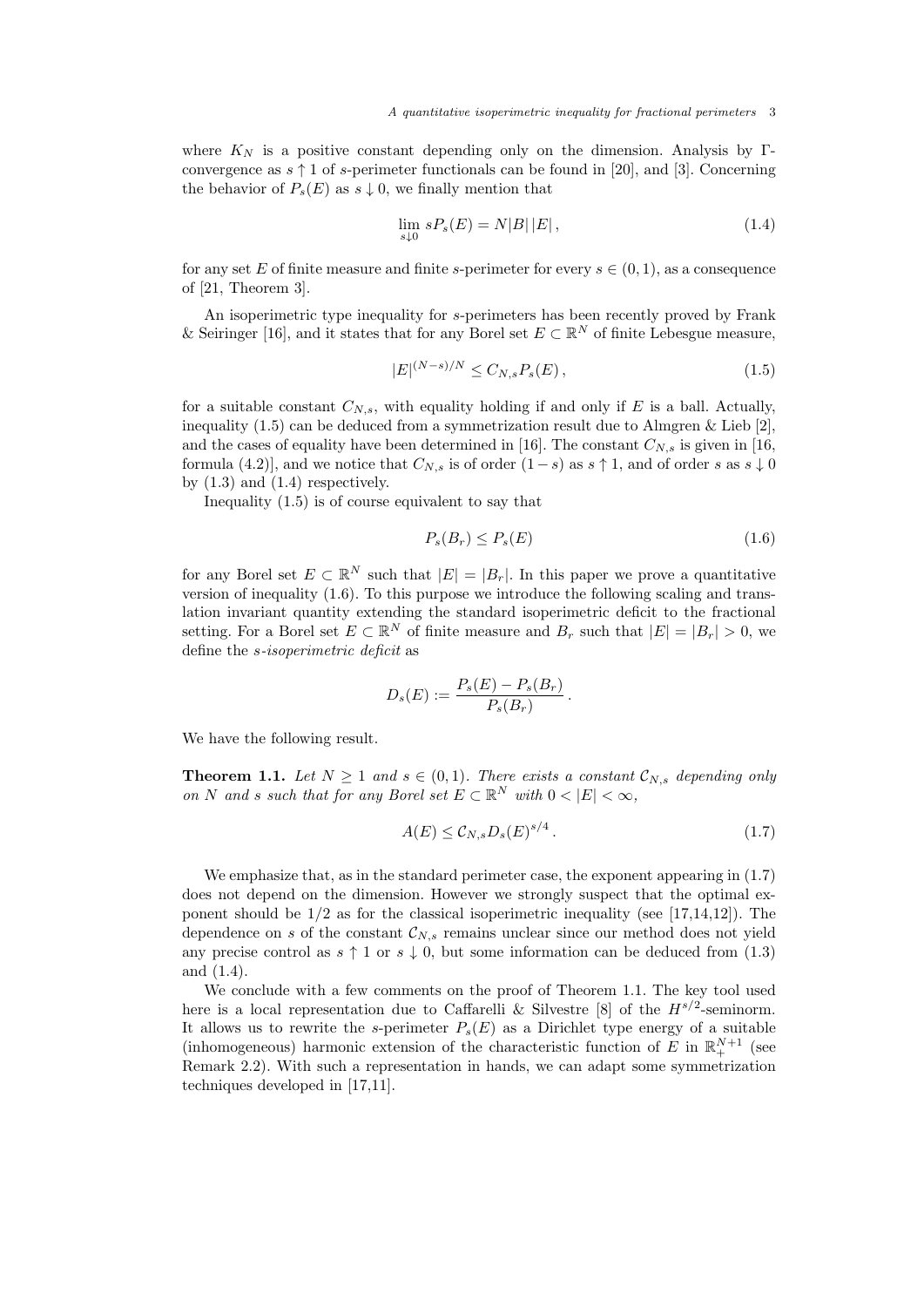## 2. Preliminary results

Throughout the paper, given  $s \in (0,1)$ , we shall consider functions belonging to the following weighted Sobolev space

$$
\mathcal{W}^{1,2}_s(\mathbb{R}^{N+1}_+) := \left\{ u \in W^{1,1}_{loc}(\mathbb{R}^{N+1}_+) : \int_{\mathbb{R}^{N+1}_+} z^{1-s} |\nabla u|^2 dx \, dz < +\infty \right\},
$$

where  $\mathbb{R}^{N+1}_{+} := \mathbb{R}^{N} \times (0, +\infty)$ , and  $\partial \mathbb{R}^{N+1}_{+} \simeq \mathbb{R}^{N}$ . It can be easily checked that each  $u \in \mathcal{W}_s^{1,2}(\mathbb{R}_+^{N+1})$  has a trace belonging to  $L^2_{\text{loc}}(\mathbb{R}^N)$  that we shall denote by  $u(\cdot,0)$ .

In the proof of Theorem 1.1, a key point is given by the following extension lemma which is a consequence of a recent result by Caffarelli & Silvestre  $[8,$  Formula  $(3.7)$ ], and a well known representation of the  $H^{s/2}$ -seminorm in Fourier space (see e.g. [15, Lemma 3.1]). Note that for our purposes we restrict ourselves to  $s \in (0, 1)$ , but Lemma 2.1 actually holds for any  $s \in (0, 2)$ .

**Lemma 2.1.** Let  $s \in (0,1)$ . There exists a constant  $\gamma_N$ ,  $> 0$  such that for any function  $g \in H^{s/2}(\mathbb{R}^N),$ 

$$
\int_{\mathbb{R}^N} \int_{\mathbb{R}^N} \frac{|g(x) - g(y)|^2}{|x - y|^{N + s}} \, dxdy = \gamma_{N,s} \int_{\mathbb{R}^{N+1}_+} z^{1 - s} |\nabla u|^2 \, dxdz \,, \tag{2.1}
$$

where u is the unique solution in  $\mathcal{W}^{1,2}_s(\mathbb{R}^{N+1}_+)$  of

$$
\begin{cases} \operatorname{div}(z^{1-s}\nabla u) = 0 & \text{in } \mathbb{R}^{N+1}_+, \\ u = g & \text{on } \mathbb{R}^N. \end{cases}
$$

Moreover, u is explicitely given by the Poisson formula,

$$
u(x,z) = \lambda_{N,s} \int_{\mathbb{R}^N} \frac{z^s g(y)}{(|x-y|^2 + z^2)^{(N+s)/2}} dy,
$$
\n(2.2)

for a constant  $\lambda_{N,s}$  only depending on N and s, and u can be characterized as the unique minimizer of

$$
\int_{\mathbb{R}^{N+1}_+} z^{1-s} |\nabla v|^2 dx dz,
$$

among all functions  $v \in \mathcal{W}_s^{1,2}(\mathbb{R}_+^{N+1})$  satisfying  $v(\cdot,0) = g$ .

**Remark 2.1.** The constant  $\lambda_{N,s}$  in (2.2) is precisely given by (see e.g. [1])

$$
\lambda_{N,s} = \left( \int_{\mathbb{R}^N} \frac{1}{(|y|^2 + 1)^{(N+s)/2}} \, dy \right)^{-1} = \frac{\Gamma((N+s)/2)}{\pi^{N/2} \, \Gamma(s/2)},\tag{2.3}
$$

where Γ is Euler's Gamma function.

**Remark 2.2.** As a consequence of Lemma 2.1 and (1.2), for any Borel set  $E \subset \mathbb{R}^N$  of finite Lebesgue measure and finite s-perimeter, one has

$$
P_s(E) = \frac{\gamma_{N,s}}{2} \int_{\mathbb{R}^{N+1}_+} z^{1-s} |\nabla u_E|^2 dx dz,
$$

where  $u_E$  is the unique solution in  $\mathcal{W}^{1,2}_s(\mathbb{R}^{N+1}_+)$  of

$$
\begin{cases} \operatorname{div}(z^{1-s}\nabla u_E) = 0 & \text{in } \mathbb{R}_+^{N+1}, \\ u_E = \chi_E & \text{on } \mathbb{R}^N. \end{cases}
$$
 (2.4)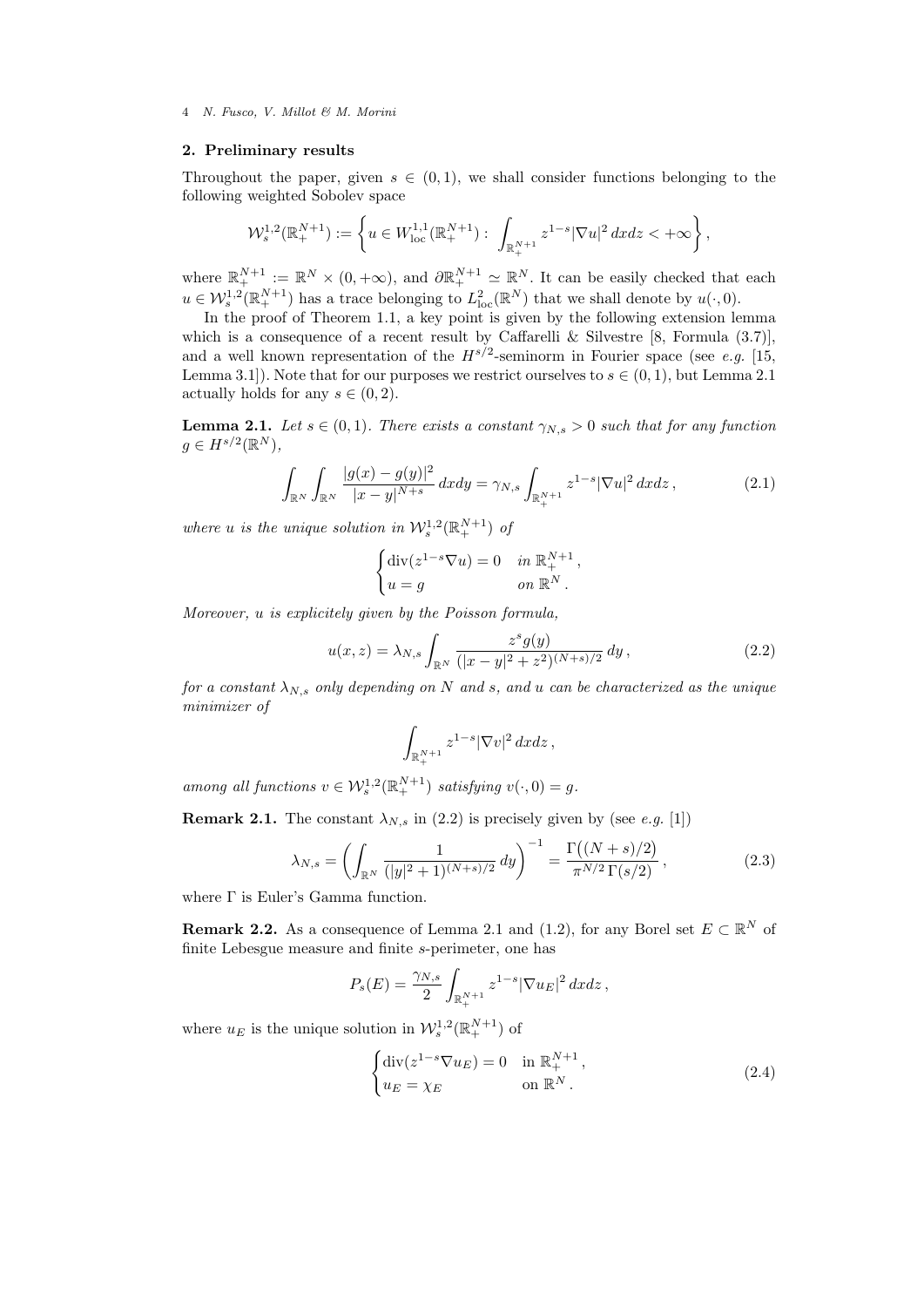Note that formula (2.2) yields  $u_E \in C^{\infty}(\mathbb{R}^{N+1}_+), 0 \le u_E \le 1$ , and  $u_E(x, z) \to 0$  as  $|x| \to \infty$  for every  $z > 0$ . In particular, for every  $z > 0$  and  $t > 0$ , the set  $\{u_E(\cdot, z) > t\}$ is bounded in  $\mathbb{R}^N$ . In addition, it follows from  $(2.2)-(2.3)$  that  $u_E(x, z) \to 1$  as  $z \downarrow 0$  at every point x of density 1 of E, and  $u_E(x, z) \rightarrow 0$  as  $z \downarrow 0$  at every point x of density 0.

The proof of Theorem 1.1 also makes use of symmetric rearrangements, and we need to recall some well known facts. For a measurable function  $g: \mathbb{R}^N \to [0, \infty)$  such that for all  $t > 0$ ,

$$
\mu(t) := |\{g > t\}| < \infty, \tag{2.5}
$$

.

the *symmetric rearrangement*  $g^{\sharp}$  of g is defined as the unique radially symmetric decreasing function on  $\mathbb{R}^N$  satisfying

$$
|\{g^{\sharp} > t\}| = \mu(t) \quad \text{for all } t > 0.
$$

It is well known that if  $g \in W^{1,1}_{loc}(\mathbb{R}^N)$  then also  $g^{\sharp} \in W^{1,1}_{loc}(\mathbb{R}^N)$ . Moreover (see *e.g.* [10, Lemma 3.2 and  $(3.19)$ ] for a.e.  $t > 0$ ,

$$
\mu'(t) = -\int_{\{g^\sharp = t\}} \frac{1}{|\nabla g^\sharp|} \, d\mathcal{H}^{N-1} \le -\int_{\{g = t\}} \frac{1}{|\nabla g|} \, d\mathcal{H}^{N-1} \,. \tag{2.6}
$$

Pólya–Szegö Inequality states that the Dirichlet integral of q decreases under symmetric rearrangement. Next proposition gives a quantitative version of this inequality in the special case where g is an  $N$ -symmetric function, i.e., a function symmetric with respect to all coordinate hyperplanes (see [11, Theorem 3] for a similar result).

**Proposition 2.1.** Let  $N \geq 1$ . There exists a positive constant  $C_N$  such that for any nonnegative, N-symmetric function  $g \in H^1(\mathbb{R}^N)$ , one has

$$
\int_{\mathbb{R}^N} |g - g^\sharp| \, dx \le C_N |\text{supp } g|^\frac{N+2}{2N} \left( \int_{\mathbb{R}^N} |\nabla g|^2 \, dx - \int_{\mathbb{R}^N} |\nabla g^\sharp|^2 \, dx \right)^{1/2}
$$

**Proof.** Without loss of generality we may assume that  $|\text{supp } g| < +\infty$  so that (2.5) holds for all  $t > 0$ . By the coarea formula, Hölder's inequality, and  $(2.6)$  we have

$$
\int_{\mathbb{R}^N} |\nabla g|^2 \, dx = \int_0^\infty dt \int_{\{g=t\}} |\nabla g| \, d\mathcal{H}^{N-1}
$$
\n
$$
\geq \int_0^\infty \frac{\left(\mathcal{H}^{N-1}\left(\{g=t\}\right)\right)^2}{\int_{\{g=t\}} \frac{1}{|\nabla g|} \, d\mathcal{H}^{N-1}} \, dt \geq \int_0^\infty \frac{\left(\mathcal{H}^{N-1}\left(\{g=t\}\right)\right)^2}{-\mu'(t)} \, dt. \tag{2.7}
$$

Since  $|\nabla g^{\sharp}|$  is constant on  $\{g^{\sharp} = t\}$  for a.e.  $t > 0$ , we obtain in the same way,

$$
\int_{\mathbb{R}^N} |\nabla g^\sharp|^2 dx = \int_0^\infty \frac{\left(\mathcal{H}^{N-1}\left(\{g^\sharp = t\}\right)\right)^2}{-\mu'(t)} dt.
$$
\n(2.8)

Recalling that  $P({g > t}) = \mathcal{H}^{N-1}({g = t})$  for a.e.  $t > 0$ , and that  ${g^{\sharp} > t}$  is a ball, we infer from (2.7), (2.8), and the classical isoperimetric inequality that

$$
\int_{\mathbb{R}^N} |\nabla g|^2 - |\nabla g^{\sharp}|^2 dx \ge \int_0^{\infty} \frac{P^2(\{g > t\}) - P^2(\{g^{\sharp} > t\})}{-\mu'(t)} dt
$$
  
\n
$$
\ge 2 \int_0^{\infty} \frac{P(\{g > t\}) - P(\{g^{\sharp} > t\})}{P(\{g^{\sharp} > t\})} \cdot \frac{P^2(\{g^{\sharp} > t\})}{-\mu'(t)} dt.
$$
\n(2.9)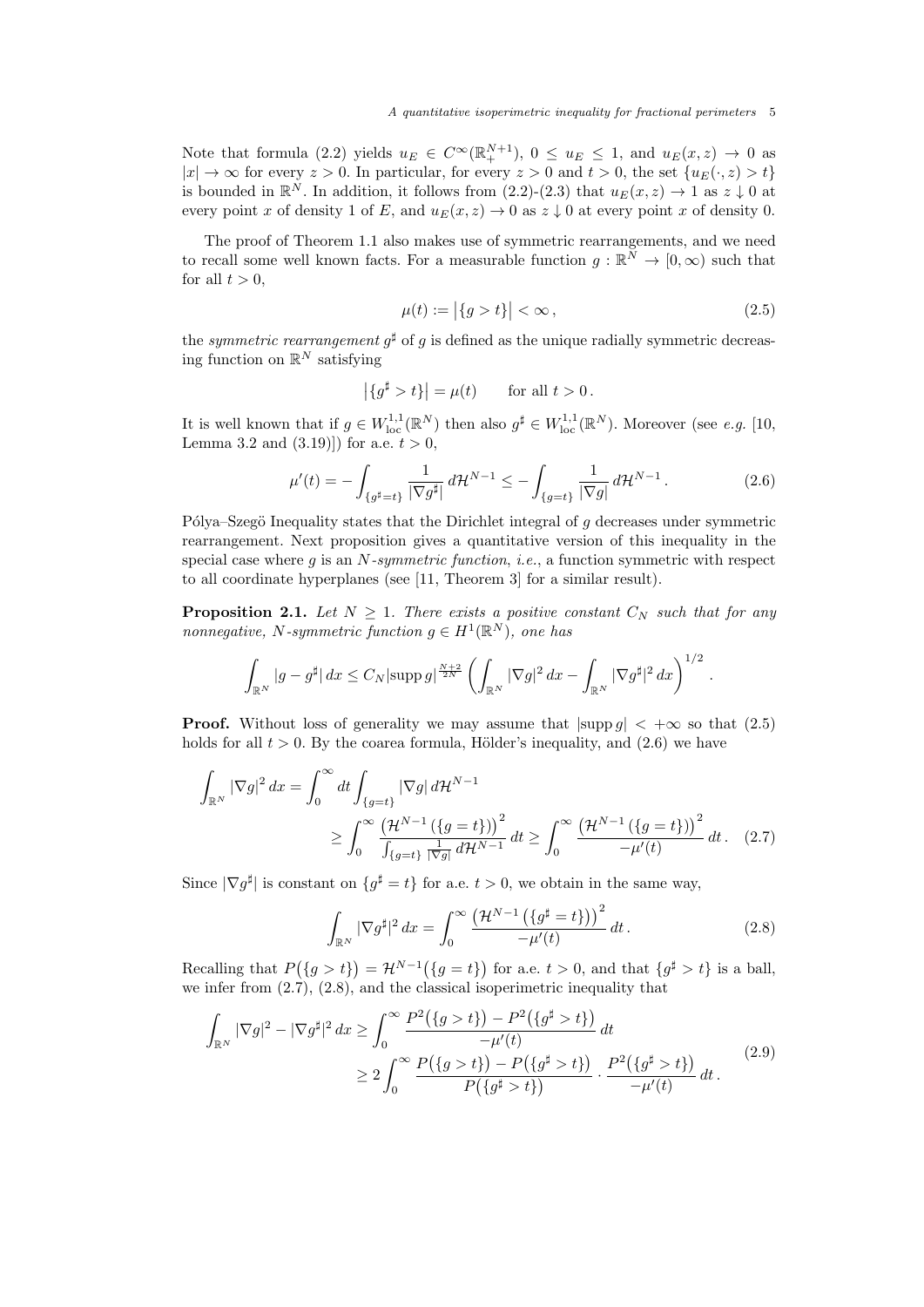Assume now that  $N \geq 2$ . Since  $\{g > t\}$  is an N-symmetric set, and  $\{g^{\sharp} > t\}$  is the ball with the same measure centered at the origin, the quantitative isoperimetric inequality proved in [17] and Lemma 2.2 below yield

$$
\frac{P(\{g > t\}) - P(\{g^{\sharp} > t\})}{P(\{g^{\sharp} > t\})} \ge CA(\{g > t\})^2 \ge \frac{C}{9} \left( \frac{|\{g > t\} \triangle \{g^{\sharp} > t\}|}{|\{g^{\sharp} > t\}|} \right)^2, \quad (2.10)
$$

where C denotes a positive constant depending only on  $N$ . Next we notice that  $(2.10)$  is trivially true for  $N = 1$ .

Observing that for  $N \geq 1$ ,

$$
P(\{g^{\sharp} > t\}) = N|B|^{1/N} |\{g^{\sharp} > t\}|^{\frac{N-1}{N}} = N|B|^{1/N} \mu(t)^{\frac{N-1}{N}} \quad \text{for all } 0 < t < \text{ess}\sup g,
$$

and

$$
\int_0^{\infty} \mu(t)^{2/N} (-\mu'(t)) dt = |\text{supp } g|^{\frac{N+2}{N}},
$$

we infer from  $(2.9)$  and  $(2.10)$  that

$$
\int_{\mathbb{R}^N} |\nabla g|^2 - |\nabla g^{\sharp}|^2 dx \ge C \int_0^{\infty} \frac{\left| \{ g > t \} \triangle \{ g^{\sharp} > t \} \right|^2}{\mu(t)^{2/N} (-\mu'(t))} dt
$$
\n
$$
\ge \frac{C}{\int_0^{\infty} \mu(t)^{2/N} (-\mu'(t)) dt} \left( \int_0^{\infty} \left| \{ g > t \} \triangle \{ g^{\sharp} > t \} \right| dt \right)^2
$$
\n
$$
\ge \frac{C}{|\text{supp } g|^{\frac{N+2}{N}}} \left( \int_0^{\infty} \left| \{ g > t \} \triangle \{ g^{\sharp} > t \} \right| dt \right)^2, \tag{2.11}
$$

where we have used Jensen's inequality, and  $C$  still denotes a positive constant depending only on N, possibly changing from line to line.

Finally we estimate

$$
\int_{\mathbb{R}^N} |g - g^{\sharp}| dx = \int_{\mathbb{R}^N} \left| \int_0^{\infty} \chi_{\{g > t\}}(x) - \chi_{\{g^{\sharp} > t\}}(x) dt \right| dx
$$
\n
$$
\leq \int_0^{\infty} dt \int_{\mathbb{R}^N} \left| \chi_{\{g > t\}}(x) - \chi_{\{g^{\sharp} > t\}}(x) \right| dx = \int_0^{\infty} \left| \{g > t\} \triangle \{g^{\sharp} > t\} \right| dt, \quad (2.12)
$$

and the conclusion follows gathering (2.11) and (2.12).

$$
\Box
$$

In the proof of Proposition 2.1, we have used the following simple lemma which is proved in [19, Lemma 5.2].

**Lemma 2.2.** Let  $E \subset \mathbb{R}^N$  be an N-symmetric Borel set of finite Lebesgue measure, with  $|E| = |B_r|$ . Then,

$$
A(E) \le \frac{|E \triangle B_r|}{|B_r|} \le 3A(E).
$$

We continue by showing that the Dirichlet type energy in  $(2.1)$  decreases under "horizontal" symmetric rearrangement. More precisely, we have the following result.

**Lemma 2.3.** Let  $s \in (0,1)$  and  $u \in W_s^{1,2}(\mathbb{R}_+^{N+1})$  be a nonnegative function such that  $u(\cdot, z)$  is measurable and satisfies (2.5) for every  $z \in (0, \infty) \setminus N$  for a (possibly empty) set N of vanishing Lebesgue measure. Let  $u^*: \mathbb{R}^{N+1}_+ \to \mathbb{R}_+$  be the function defined by

$$
u^*(x, z) := (u(\cdot, z))^{\sharp}(x)
$$
 for every  $z \in (0, +\infty) \setminus N$  and  $x \in \mathbb{R}^N$ .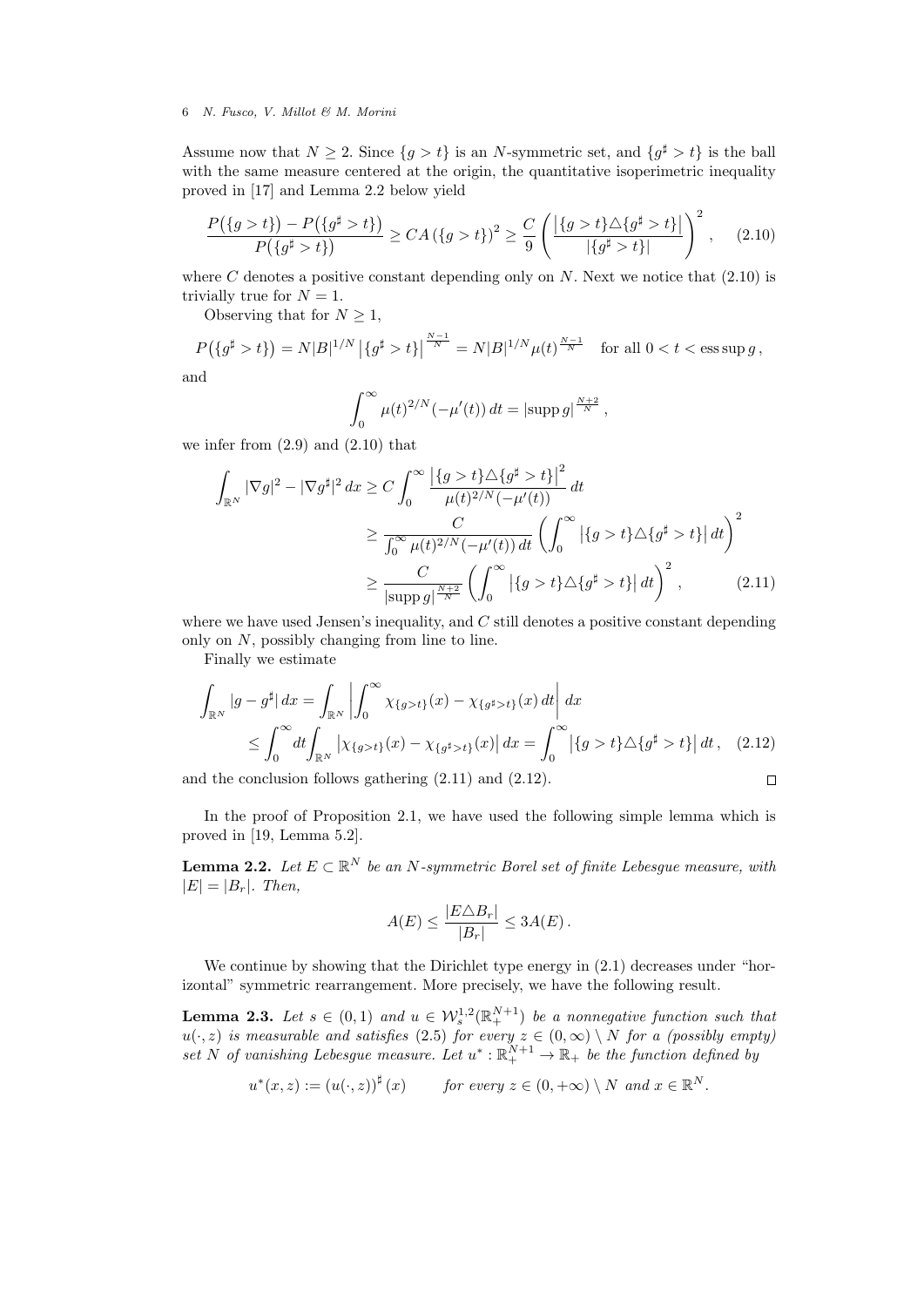Then  $u^* \in \mathcal{W}^{1,2}_s(\mathbb{R}^{N+1}_+),$ 

$$
\int_{\mathbb{R}^{N+1}_+} z^{1-s} |\partial_z u|^2 \, dx dz \ge \int_{\mathbb{R}^{N+1}_+} z^{1-s} |\partial_z u^*|^2 \, dx dz \,, \tag{2.13}
$$

and

$$
\int_{\mathbb{R}^{N+1}_+} z^{1-s} |\nabla_x u|^2 \, dx \, dz \ge \int_{\mathbb{R}^{N+1}_+} z^{1-s} |\nabla_x u^*|^2 \, dx \, dz \,. \tag{2.14}
$$

**Proof.** First, observe that inequality  $(2.14)$  immediately follows by applying Pólya– Szegö inequality to each function  $u(\cdot, z)$ .

To prove (2.13) we need to recall that, given a nonnegative measurable function  $g: \mathbb{R}^N \to [0,\infty)$  satisfying  $|\{g > t\}| < \infty$  for all  $t > 0$  and  $\nu \in \mathbb{S}^{N-1}$ , the Steiner rearrangement of g in the direction  $\nu$  is the unique function  $g^{\nu}$  such that  $\{g^{\nu} > t\}$  is the Steiner symmetral in the direction  $\nu$  of  $\{g > t\}$  for all  $t > 0$ .

Let  $u \in \mathcal{W}^{1,2}_s(\mathbb{R}^{N+1}_+)$  be a nonnegative function such that  $u(\cdot,z) \in C_c^{\infty}(\mathbb{R}^N)$  for a.e. z > 0. Given a sequence of directions  $\{\nu_k\} \subset \mathbb{S}^{N-1} \times \{0\}$  dense in  $\mathbb{S}^{N-1} \times \{0\}$ , we define by induction the following sequence of iterated Steiner rearrangements:

$$
u_1 := u^{\nu_1}, \qquad u_{k+1} := (u_k)^{\nu_{k+1}}.
$$

From the Pólya–Szegö inequality for Steiner symmetrization, we infer that the sequence  ${u_k}$  is equibounded in  $W_{\text{loc}}^{1,2}(\mathbb{R}^{N+1})$  and that for a.e.  $z > 0$ 

the sequence 
$$
\{u_k(\cdot, z)\}
$$
 is equibounded in  $W^{1,p}(\mathbb{R}^N)$  for all  $p \ge 1$ . (2.15)

Therefore, up to a (not relabeled) subsequence,  $u_k$  converges weakly in  $W^{1,2}_{loc}(\mathbb{R}^{N+1}_+)$  to a function v which is symmetric with respect to all directions  $\nu_k$ . From (2.15) we have that for a.e.  $z > 0$ ,  $v(\cdot, z) \in W^{1,p}(\mathbb{R}^N)$  for all  $p \ge 1$ . Hence, by continuity, for all such z it turns out that  $v(\cdot, z)$  is symmetric with respect to all direction  $\nu \in \mathbb{S}^{N-1} \times \{0\}$ . By construction we have

$$
\left| \{ x \in \mathbb{R}^N : u_k(x, z) > t \} \right| = \left| \{ x \in \mathbb{R}^N : u(x, z) > t \} \right|, \text{ for all } k \in \mathbb{N}, z \in \mathbb{R}, t > 0,
$$

which yields

$$
\left| \{ x \in \mathbb{R}^N : v(x, z) > t \} \right| = \left| \{ x \in \mathbb{R}^N : u(x, z) > t \} \right|, \text{ for a.e. } z > 0, t > 0.
$$

Hence  $v(\cdot, z) = (u(\cdot, z))^{\sharp}$  for a.e.  $z > 0$ . Since (see e.g. [6, Theorem 1]) for all  $k \in \mathbb{N}$ 

$$
\int_{\mathbb{R}^{N+1}_+} z^{1-s} |\partial_z u|^2 dx dz \ge \int_{\mathbb{R}^{N+1}_+} z^{1-s} |\partial_z u_k|^2 dx dz,
$$

we deduce (2.13) by lower semicontinuity, letting  $k \to \infty$  in the above inequality. The general case follows by approximating any nonnegative  $u \in \mathcal{W}^{1,2}_s(\mathbb{R}^{N+1}_+)$  as in the statement of the lemma with a sequence  ${u_n} \subset \mathcal{W}_s^{1,2}(\mathbb{R}_+^{N+1})$  of nonnegative functions such that  $u_n(\cdot, z) \in C_c^{\infty}(\mathbb{R}^N)$  for a.e.  $z > 0$ ,  $u_n \to u$  in  $W^{1,2}_{loc}(\mathbb{R}^{N+1}_+)$ , and

$$
\int_{\mathbb{R}^{N+1}_{+}} z^{1-s} |\partial_{z} u_{n}|^{2} dx dz \to \int_{\mathbb{R}^{N+1}_{+}} z^{1-s} |\partial_{z} u|^{2} dx dz
$$

 $\Box$ 

as  $n \to \infty$ .

Applying the symmetrization procedure of Lemma 2.3 to the function  $u_E$  defined by (2.4), we find that the exceptional set N is empty by Remark 2.2, and that  $u_E^* \in$  $W_s^{1,2}(\mathbb{R}^{N+1}_+)$ . We now check that the trace of  $u_E^*$  on  $\mathbb{R}^N$  coincides with the characteristic function of the symmetrized set.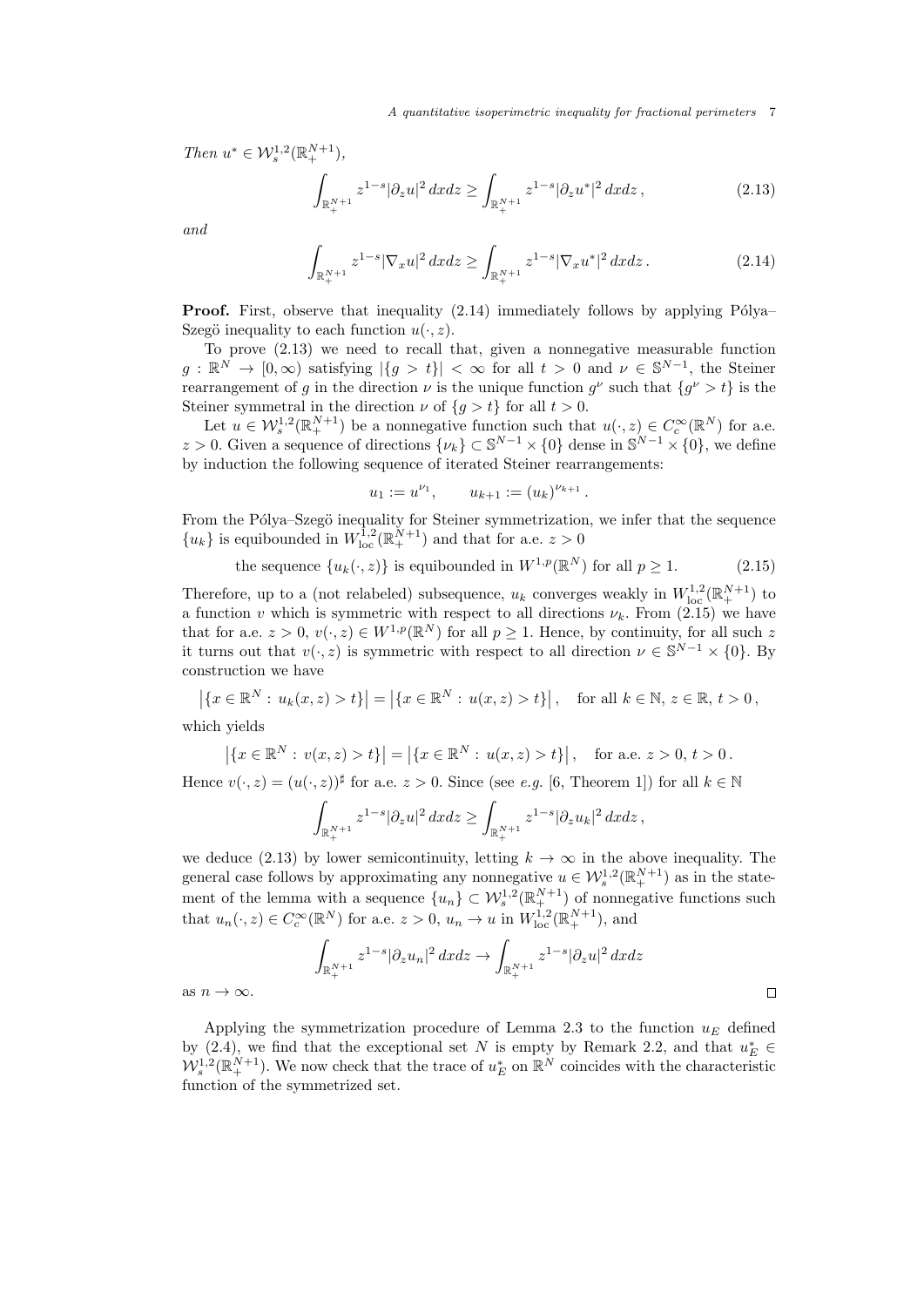**Lemma 2.4.** For any Borel set  $E \subset \mathbb{R}^N$  of finite Lebesgue measure,  $u_E^* \in \mathcal{W}^{1,2}_s(\mathbb{R}^{N+1}_+)$ and  $u_E^*(\cdot,0) = \chi_{B_r}$  with  $r^N|B| = |E|.$ 

**Proof.** The first assertion directly follows from Lemma 2.3. Fix now  $\varepsilon > 0$  and  $z > \varepsilon$ . Then for every  $x \in \mathbb{R}^N$  we may estimate

$$
|u_E(x, z)| \le |u_E(x, \varepsilon)| + \int_{\varepsilon}^z |\partial_z u_E(x, t)| dt
$$
  
 
$$
\le |u_E(x, \varepsilon)| + \frac{z^{s/2}}{\sqrt{s}} \left( \int_{\varepsilon}^z t^{1-s} |\partial_z u_E(x, t)|^2 dt \right)^{1/2}.
$$

Letting  $\varepsilon \to 0^+$  and recalling Remark 2.2, we deduce

$$
|u_E(x,z)| \le \chi_E(x) + \frac{z^{s/2}}{\sqrt{s}} \left( \int_0^\infty t^{1-s} \left| \nabla u_E(x,t) \right|^2 dt \right)^{1/2} \tag{2.16}
$$

for a.e.  $x \in \mathbb{R}^N$ . Since the function on the right-hand side of (2.16) belongs to  $L^2(\mathbb{R}^N)$ , recalling again Remark 2.2, by the Dominated Convergence Theorem we have  $u_E(\cdot, z) \rightarrow$  $\chi_E$  in  $L^2(\mathbb{R}^N)$  as  $z \to 0^+$ . Recall now that the map  $f \mapsto f^{\sharp}$  is continuous in  $L^2(\mathbb{R}^N)$ . Hence, we may conclude that  $u_E^*(\cdot, z) = (u_E(\cdot, z))^{\sharp} \to \chi_E^{\sharp} = \chi_{B_r}$  in  $L^2(\mathbb{R}^N)$  as  $z \to 0^+,$ which finishes the proof of the lemma.

# 3. Proof of Theorem 1.1

As in the case of the quantitative isoperimetric inequality for the standard perimeter proved in  $[17]$ , the strategy consists in reducing the proof of  $(1.7)$  to the case of Nsymmetric sets, *i.e.*, sets symmetric with respect to the  $N$  coordinate hyperplanes. To this aim, we start by proving the following continuity lemma which is needed in the proof of Proposition 3.1.

**Lemma 3.1.** For every  $\varepsilon > 0$  there exists  $\delta > 0$  such that if  $E \subset \mathbb{R}^N$  is a Borel set of finite Lebesgue measure satisfying  $A(E) \leq 3/2$  and  $D_s(E) \leq \delta$ , then  $A(E) \leq \varepsilon$ .

Proof. We argue by contradiction assuming that there exists a sequence of Borel sets  $E_n \subset \mathbb{R}^N$  such that  $|E_n| = |B|, A(E_n) \leq 3/2$ , and

$$
D_s(E_n) \to 0
$$
 with  $A(E_n) \geq \varepsilon$ ,

for some  $\varepsilon > 0$ . We now apply the concentration-compactness Lemma I.1 of [18] to deduce that there exists a (not relabeled) subsequence  ${E_n}$  such that the following three possible cases may occur:

(i) (up to translations) the sets  ${E_n}$  have the property that for every  $\delta > 0$  there exists  $R_{\delta} > 0$  such that  $|E_n \cap B_{R_{\delta}}| \geq |B| - \delta$  for all *n*;

(*ii*) for all 
$$
R > 0
$$
,  $\sup_{x \in \mathbb{R}^N} |E_n \cap B_R(x)| \to 0$  as  $n \to +\infty$ ;

(iii) there exists  $\lambda \in (0, |B|)$  such that for all  $\sigma > 0$ , there exist  $n_0 \in \mathbb{N}$ ,  $E_n^1 \subset E_n$ , and  $E_n^2 \subset E_n$  satisfying for all  $n \geq n_0$ ,

$$
\begin{cases} \left|E_n\setminus (E_n^1\cup E_n^2)\right|<\sigma\,,&\left||E_n^1|-\lambda\right|<\sigma\,,&\left||E_n^2|-(|B|-\lambda)\right|<\sigma\,,\\ \mathrm{dist}(E_n^1,E_n^2)\to+\infty\,.\end{cases}
$$

Notice that though Lemma I.1 in [18] is stated in a seemingly different form, a quick inspection of the proof shows that it is in fact equivalent to the above statement.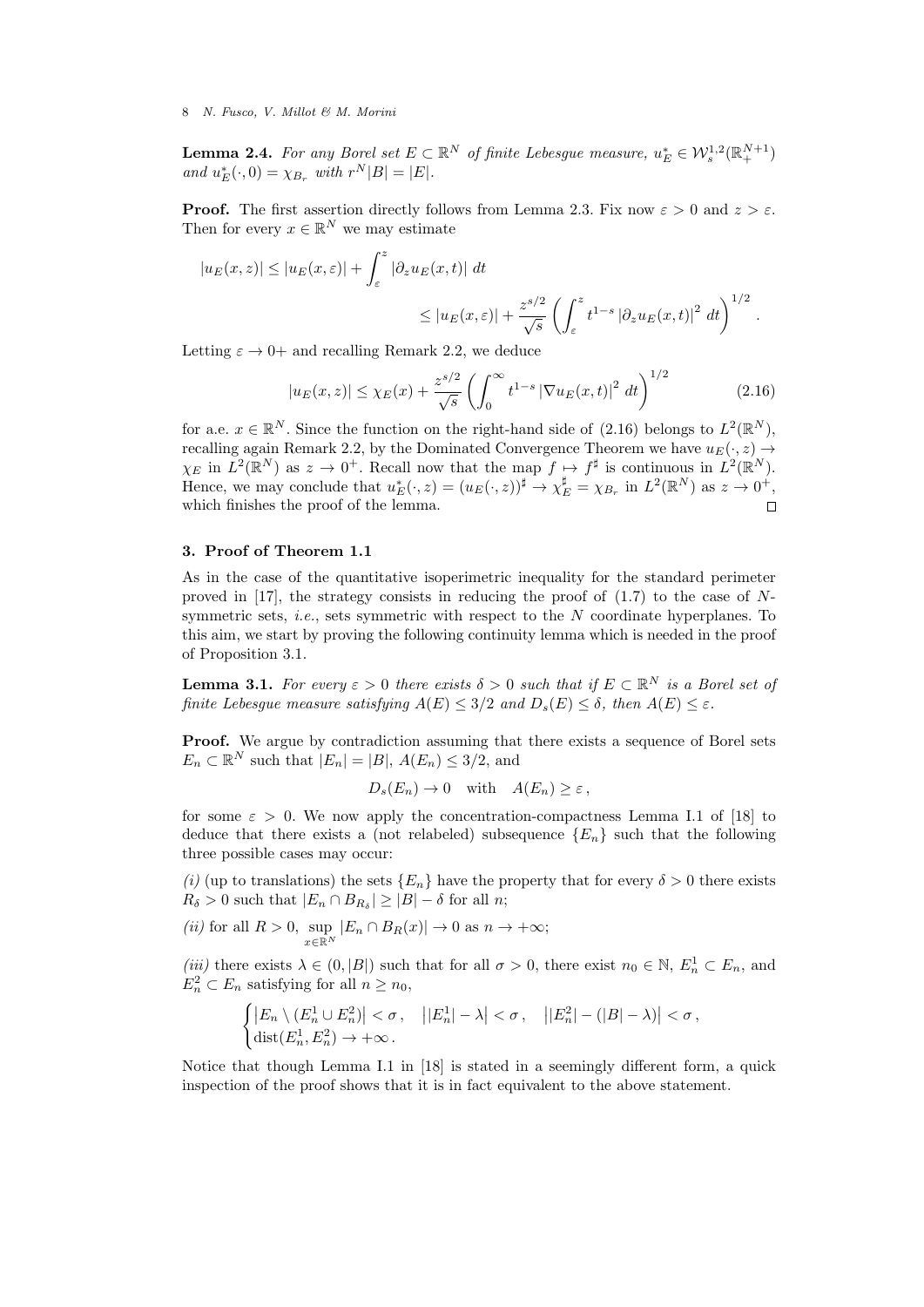We analyse separately the three cases.

Case (i). By the compact embedding of  $H^{s/2}(\mathbb{R}^N)$  into  $L^1_{loc}(\mathbb{R}^N)$ , up to a subsequence, there exists a set F such that  $\chi_{E_n} \to \chi_F$  in  $L^1_{loc}(\mathbb{R}^N)$ . Hence, for every  $\delta > 0$  there exists  $R_{\delta}$  such that  $|F \cap B_{R_{\delta}}| > |B| - \delta$ , and thus  $|F| = |B|$ . By the assumption  $D_s(E_n) \to 0$ and the lower semicontinuity of the s-perimeter, we infer that  $D_s(F) = 0$ , *i.e.*, F is a ball of radius 1. Hence  $A(E_n) \leq |E_n \triangle F| \to 0$ , which contradicts  $A(E_n) \geq \varepsilon$  for all n. Case (ii). We observe that this case can not occur since the assumption  $A(E_n) \leq 3/2$ 

implies that, up to suitable translation of each  $E_n$ ,  $|E_n \triangle B| \leq 3|B|/2$ . In particular we have  $|E_n \cap B| \geq |B|/4$  for every *n*.

Case (iii). Let us fix an arbitrary constant  $\eta > 0$ . We introduce the regularized kernel  $K_{\eta}: \mathbb{R}^N \times \mathbb{R}^N \to [0, \infty)$  defined by

$$
K_{\eta}(x,y) := \begin{cases} \eta^{-(N+s)} & \text{if } |x-y| < \eta \,, \\ \frac{1}{|x-y|^{N+s}} & \text{if } \eta \le |x-y| \le \eta^{-1} \,, \\ 0 & \text{otherwise} \,. \end{cases}
$$

We observe that

$$
P_s(E_n) \ge \int_{E_n} \int_{E_n^c} K_\eta(x, y) \, dx \, dy
$$
  
\n
$$
\ge \int_{E_n^1} \int_{E_n^c} K_\eta(x, y) \, dx \, dy + \int_{E_n^2} \int_{E_n^c} K_\eta(x, y) \, dx \, dy
$$
  
\n
$$
\ge \int_{E_n^1} \int_{(E_n^1)^c} K_\eta(x, y) \, dx \, dy + \int_{E_n^2} \int_{(E_n^2)^c} K_\eta(x, y) \, dx \, dy - \mathcal{R}_n^1 - \mathcal{R}_n^2, \tag{3.1}
$$

where for  $i = 1, 2$ ,

$$
\mathscr{R}_n^i := \int_{E_n^i} \int_{E_n \backslash E_n^i} K_\eta(x, y) \, dx dy \, .
$$

Since  $K_{\eta}(x, y) = 0$  whenever  $|x - y| > \eta^{-1}$  and  $dist(E_n^1, E_n^2) \to +\infty$ , we have for n large enough

$$
\mathscr{R}_n^i = \int_{E_n^i} \int_{E_n \setminus (E_n^1 \cup E_n^2)} K_\eta(x, y) \, dx dy \le \frac{|B|\sigma}{\eta^{N+s}}. \tag{3.2}
$$

On the other hand, by Lemma A.2 in [16], we have

$$
\int_{E_n^i} \int_{(E_n^i)^c} K_{\eta}(x, y) dx dy = \frac{1}{2} \int_{\mathbb{R}^N} \int_{\mathbb{R}^N} |\chi_{E_n^i}(x) - \chi_{E_n^i}(y)| K_{\eta}(x, y) dx dy \n\geq \frac{1}{2} \int_{\mathbb{R}^N} \int_{\mathbb{R}^N} |\chi_{B_{r_n^i}}(x) - \chi_{B_{r_n^i}}(y)| K_{\eta}(x, y) dx dy = \int_{B_{r_n^i}} \int_{(B_{r_n^i})^c} K_{\eta}(x, y) dx dy,
$$

where  $(r_n^i)^N|B| = |E_n^i|$ . From this last inequality, (3.1), (3.2), and the assumption  $D_s(E_n) \to 0$ , letting  $n \to +\infty$  and then  $\sigma \to 0$ , we deduce that

$$
P_s(B) \ge \int_{B_{r^1}} \int_{(B_{r^1})^c} K_\eta(x, y) \, dx dy + \int_{B_{r^2}} \int_{(B_{r^2})^c} K_\eta(x, y) \, dx dy, \tag{3.3}
$$

where  $(r^1)^N |B| = \lambda$  and  $(r^2)^N |B| = |B| - \lambda$ .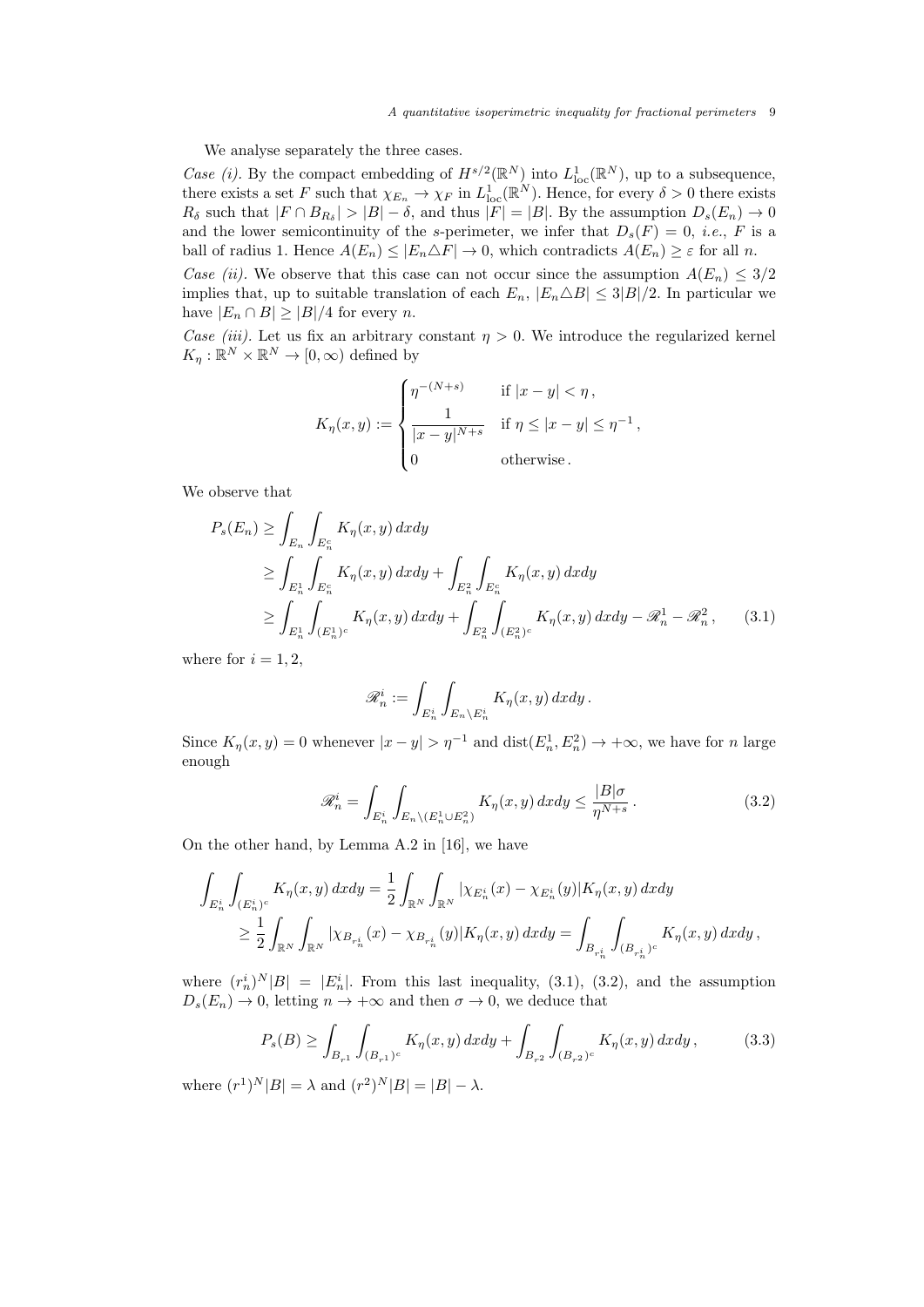Finally, letting  $\eta \to 0$  in (3.3), we conclude that

$$
P_s(B) \ge P_s(B_{r^1}) + P_s(B_{r^2}) = \left[ \left( \frac{\lambda}{|B|} \right)^{(N-s)/N} + \left( 1 - \frac{\lambda}{|B|} \right)^{(N-s)/N} \right] P_s(B),
$$
  
h is impossible by strict concavity.

which is impossible by strict concavity.

The following proposition shows that we can reduce the proof of (1.7) to the case of N-symmetric sets. Its proof is almost entirely similar to the proof of Theorem 2.1 in [17] except for a few changes indicated below.

**Proposition 3.1.** There exists a constant  $C_{N,s} > 0$ , depending only on N and s, such that for every Borel set  $E \subset \mathbb{R}^N$  of finite Lebesgue measure there is a N-symmetric Borel set  $F \subset \mathbb{R}^N$  satisfying  $|E| = |F|$ ,  $A(E) \leq C_{N,s}A(F)$ , and  $D_s(F) \leq 2^ND_s(E)$ .

**Proof.** Without loss of generality, assume that  $|E| = |B|$ . Given a direction  $\nu \in \mathbb{S}^{N-1}$ and  $\alpha \in \mathbb{R}$ , let us set  $H^{\pm}_{\nu} = \{x \in \mathbb{R}^{N} : x \cdot \nu \geq \alpha\}$  be two half spaces orthogonal to  $\nu$ such that  $|E^{\pm}_{\nu}| = |E|/2$ , where  $E^{\pm}_{\nu} := E \cap H^{\pm}_{\nu}$ . Up to a translation we may assume that  $\alpha = 0$ , *i.e.*,  $H_{\nu} = \partial H_{\nu}^{+}$  passes through the origin. We also set

$$
F_{\nu}^{+} := E_{\nu}^{+} \cup \mathcal{R}_{\nu}(E_{\nu}^{+}), \quad F_{\nu}^{-} := E_{\nu}^{-} \cup \mathcal{R}_{\nu}(E_{\nu}^{-}),
$$

where  $\mathcal{R}_{\nu} : \mathbb{R}^N \to \mathbb{R}^N$  denotes the reflection with respect to  $H_{\nu}$ . We claim that

$$
P_s(E) \ge \frac{P_s(F_\nu^+) + P_s(F_\nu^-)}{2} \,. \tag{3.4}
$$

Indeed, let  $u_E$  be the function defined in Remark 2.2. We write  $u_E$  as the sum of  $\chi_{H^+_{\nu}\times \mathbb{R}_+} u^+_E$  and  $\chi_{H^-_{\nu}\times \mathbb{R}_+} u^-_E$ , where

$$
u_E^{\pm}(x, z) := \begin{cases} u_E(x, z) & \text{if } x \in H_{\nu}^{\pm} ,\\ u_E(\mathcal{R}_{\nu}(x), z) & \text{otherwise.} \end{cases}
$$

It is well known that  $u_E^{\pm} \in \mathcal{W}_s^{1,2}(\mathbb{R}^{N+1}_+)$ , and that

$$
\int_{\mathbb{R}^{N+1}_+} z^{1-s} |\nabla u_E^{\pm}|^2 dx dz = 2 \int_{H^{\pm}_\nu \times \mathbb{R}_+} z^{1-s} |\nabla u_E|^2 dx dz.
$$

Since  $u_E^{\pm}(\cdot,0) = \chi_{F^{\pm}_{\nu}}$  we infer from Lemma 2.1 that

$$
\int_{\mathbb{R}_{+}^{N+1}} z^{1-s} |\nabla u_E|^2 dx dz = \frac{1}{2} \int_{\mathbb{R}_{+}^{N+1}} z^{1-s} (|\nabla u_E^+|^2 + |\nabla u_E^-|^2) dx dz
$$
  

$$
\geq \frac{1}{2} \int_{\mathbb{R}_{+}^{N+1}} z^{1-s} (|\nabla u_{F_{\nu}}^+|^2 + |\nabla u_{F_{\nu}}^+|^2) dx dz,
$$

from which (3.4) follows.

Next we observe that the case  $N = 1$  immediately follows from (3.4). In fact, given the  $E \subset \mathbb{R}$  and denoting by  $F^1$  and  $F^2$  the set obtained by the construction above, inequality (3.4) yields

$$
\frac{D_s(F^1) + D_s(F^2)}{2} \le D_s(E)\,,
$$

while

$$
A(E) \le \frac{|E\triangle(-1,1)|}{2} \le \frac{1}{2} \Big( \frac{|F^1\triangle(-1,1)|}{2} + \frac{|F^2\triangle(-1,1)|}{2} \Big) \le \frac{3}{2} \big( A(F^1) + A(F^2) \big) \,,
$$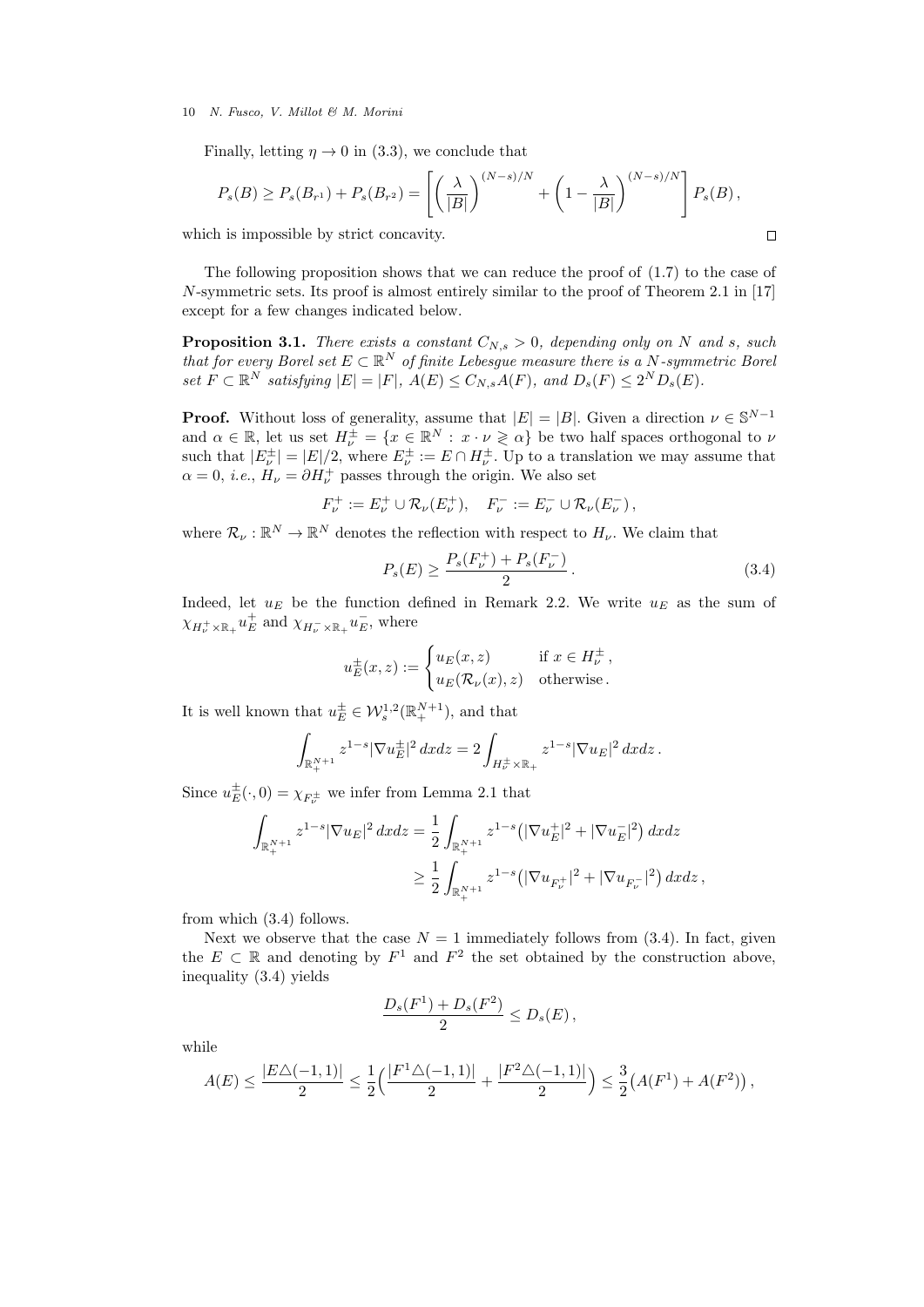where the last inequality follows by Lemma 2.2. Hence the conclusion follows by taking  $F^i$  for which  $A(F^i) \ge A(E)/3$ .

For  $N \geq 2$ , we follow the strategy used in [17] which is based on the following claim (see [17, Lemma 2.5]):

Claim: There exist two constants C and  $\delta$ , depending only on N, s, such that, given E with  $|E| = |B|$  and  $D_s(E) \leq \delta$ , and two orthogonal vectors  $\nu_1$  and  $\nu_2$  in  $\mathbb{S}^{N-1}$ , one can find  $i \in \{1,2\}$  and  $j \in \{+, -\}$  with the property that

$$
A(E) \leq CA(F_{\nu_i}^j), \quad D_s(F_{\nu_i}^j) \leq 2D_s(E).
$$

Let us observe that the claim is easily proved when  $A(E) \geq 3/2$ . Indeed, in this case any of the four possible choices  $F_{\nu_i}^j$  would work. In fact, given  $i \in \{1,2\}$  and  $j \in \{+,-\}$ , from (3.4) we have that  $D_s(F_{\nu_i}^j) \leq 2D_s(E)$ . Moreover, by the assumption  $A(E) \geq 3/2$ we have  $|E \cap B(x)| \leq |B|/4$  for all  $x \in \mathbb{R}^N$ , and thus  $|F_{\nu_i}^j \cap B(x)| \leq |B|/2$  for all  $x \in \mathbb{R}^N$ . Therefore  $A(F_{\nu_i}^j) \geq 1$ .

If instead  $A(E) \leq 3/2$ , the proof of the claim follows exactly as the proof of Lemma 2.5 in [17] with the obvious observation that the continuity Lemma 2.3 in [17] must be replaced here by our Lemma 3.1, which holds since  $A(E) \leq 3/2$  by assumption.

Once the claim above is proved, the argument used in the proof of Theorem 2.1 in [17] can be reproduced here word for word, thus leading to the conclusion.  $\Box$ 

**Proof of Theorem 1.1.** Without loss of generality we may assume that  $|E| = |B|$ , and that E has finite s-perimeter. Moreover, we may also assume that  $D_s(E) \leq 1$ , and that  $\cal E$  is an  $N$  -symmetric set thanks to Proposition  $3.1$  .

By Lemma 2.4 we have  $u_E^* \in \mathcal{W}_s^{1,2}(\mathbb{R}_+^{N+1})$  and  $u_E^* = \chi_B$  on  $\mathbb{R}^N$ , and we infer from Lemma 2.1 and Remark 2.2 that

$$
P_s(B) = \frac{\gamma_{N,s}}{2} \int_{\mathbb{R}^{N+1}_+} z^{1-s} |\nabla u_B|^2 dx dz \le \frac{\gamma_{N,s}}{2} \int_{\mathbb{R}^{N+1}_+} z^{1-s} |\nabla u_E^*|^2 dx dz.
$$

From Lemma 2.3 and Fubini's theorem, we also deduce that

$$
\frac{2P_s(B)}{\gamma_{N,s}} D_s(E) \ge \int_{\mathbb{R}_+^{N+1}} z^{1-s} |\nabla u_E|^2 dx dz - \int_{\mathbb{R}_+^{N+1}} z^{1-s} |\nabla u_E^*|^2 dx dz
$$
\n
$$
\ge \int_{\mathbb{R}_+^{N+1}} z^{1-s} (|\nabla_x u_E|^2 - |\nabla_x u_E^*|^2) dx dz \tag{3.5}
$$
\n
$$
\ge \int_0^1 z^{1-s} \left( \int_{\mathbb{R}^N} |\nabla_x u_E|^2 - |\nabla_x u_E^*|^2 dx \right) dz.
$$

Let us now set  $v_E := (u_E - \frac{1}{2})^+$ . It is standard to check that  $v_E \in \mathcal{W}^{1,2}_s(\mathbb{R}^{N+1}_+)$ ,  $v_E(\cdot, 0) = \frac{1}{2}\chi_E$ , and that

$$
\nabla v_E = \chi_{\{u_E > 1/2\}} \nabla u_E \quad \text{a.e. in } \mathbb{R}_+^{N+1}.
$$

By Remark 2.2,  $v_E(\cdot, z)$  has compact support and belongs to  $H^1(\mathbb{R}^N)$  for all  $z > 0$ , and

$$
\nabla_x v_E(\cdot, z) = \chi_{\{u_E(\cdot, z) > 1/2\}} \nabla_x u_E(\cdot, z) \quad \text{a.e. in } \mathbb{R}^N. \tag{3.6}
$$

Then we observe that  $v_E^* = (u_E^* - \frac{1}{2})^+$ , so that  $v_E^* \in \mathcal{W}_s^{1,2}(\mathbb{R}_+^{N+1}), v_E^*(\cdot, 0) = \frac{1}{2}\chi_B$ , and

$$
\nabla v_E^* = \chi_{\{u_E^*>1/2\}} \nabla u_E^* \quad \text{a.e. in } \mathbb{R}_+^{N+1}.
$$

In addition, by the Pólya-Szegö inequality we have  $v_E^*(\cdot, z) \in H^1(\mathbb{R}^N)$  for all  $z > 0$ , and

$$
\nabla_x v_E^*(\cdot, z) = \chi_{\{u_E^*(\cdot, z) > 1/2\}} \nabla_x u_E^*(\cdot, z) \quad \text{a.e. in } \mathbb{R}^N. \tag{3.7}
$$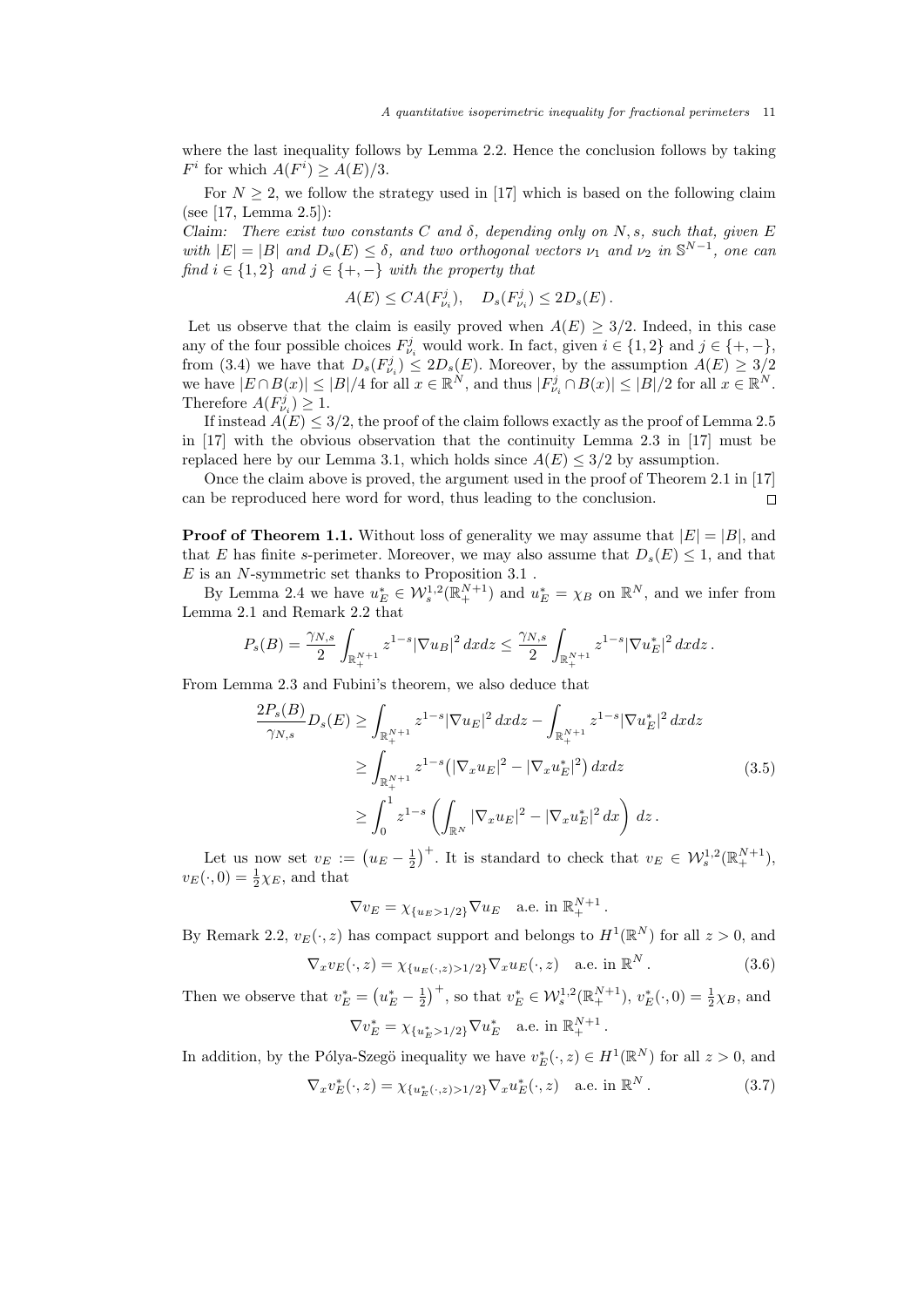Squaring both sides of (2.16), and integrating over  $\mathbb{R}^N$ , we infer

$$
\int_{\mathbb{R}^N} |u_E(x, z)|^2 dx \le 2|E| + \frac{2z^s}{s} \int_{\mathbb{R}^{N+1}_+} t^{1-s} |\nabla u_E(x, t)|^2 dx dt
$$
  

$$
\le 2|B| + \frac{4}{s\gamma_{N,s}} P_s(E) \le 2|B| + \frac{8P_s(B)}{s\gamma_{N,s}} =: \beta(s), \quad (3.8)
$$

where we have used the fact that  $D_s(E) \leq 1$  in the last inequality. As a consequence, for all  $z \in (0, 1)$  we have by Chebyshev's inequality,

$$
|\text{supp } v_E(\cdot, z)| = \left| \left\{ x \in \mathbb{R}^N : u_E(x, z) \ge \frac{1}{2} \right\} \right| \le 4\beta(s).
$$
 (3.9)

Since the set E is N-symmetric, it follows from  $(2.2)$  that  $u_E$  and  $v_E$  inherit the same symmetry with respect to  $x$ . Using Proposition 2.1 and  $(3.9)$ , we may now estimate for all  $z \in (0,1)$ ,

$$
\int_{\mathbb{R}^N} |v_E(x, z) - v_E^*(x, z)| dx
$$
\n
$$
\leq c_N \beta(s)^{\frac{N+2}{2N}} \left( \int_{\mathbb{R}^N} |\nabla_x v_E(x, z)|^2 - |\nabla_x v_E^*(x, z)|^2 dx \right)^{1/2}, \quad (3.10)
$$

for a suitable constant  $c_N > 0$  depending only on N.

Next we claim that for all  $z > 0$ ,

$$
\int_{\{u_E(\cdot,z)=t\}} |\nabla_x u_E(x,z)| d\mathcal{H}_x^{N-1} - \int_{\{u_E^*(\cdot,z)=t\}} |\nabla_x u_E^*(x,z)| d\mathcal{H}_x^{N-1} \ge 0 \quad \text{for a.e. } t > 0.
$$
\n(3.11)

Indeed, given  $z > 0$ , we may argue as in the proof of (2.7) to obtain for a.e.  $t > 0$ ,

$$
\int_{\{u_E(\cdot,z)=t\}} |\nabla_x u_E(x,z)| d\mathcal{H}_x^{N-1} \geq \frac{\left(\mathcal{H}^{N-1}(\{u_E(\cdot,z)=t\})\right)^2}{\int_{\{u_E(\cdot,z)=t\}} \frac{1}{|\nabla_x u_E(x,z)|} d\mathcal{H}_x^{N-1}} \geq \frac{\left(\mathcal{H}^{N-1}(\{u_E^*(\cdot,z)=t\})\right)^2}{\int_{\{u_E^*(\cdot,z)=t\}} \frac{1}{|\nabla_x u_E^*(x,z)|} d\mathcal{H}_x^{N-1}} = \int_{\{u_E^*(\cdot,z)=t\}} |\nabla_x u_E^*(x,z)| d\mathcal{H}_x^{N-1},
$$

using (2.6), the standard isoperimetric inequality, and the fact that  $|\nabla_x u_E^*(\cdot, z)|$  is constant on  $\{u_E^*(\cdot,z)=t\}.$ 

Then we derive from (3.11), (3.6), (3.7), and the coarea formula that for all  $z > 0$ ,

$$
\int_{\mathbb{R}^N} |\nabla_x u_E(x, z)|^2 - |\nabla_x u_E^*(x, z)|^2 dx = \int_{\mathbb{R}^N} |\nabla_x v_E(x, z)|^2 - |\nabla_x v_E^*(x, z)|^2 dx \n+ \int_0^{1/2} dt \left( \int_{\{u_E(\cdot, z) = t\}} |\nabla_x u_E(x, z)| d\mathcal{H}_x^{N-1} - \int_{\{u_E^*(\cdot, z) = t\}} |\nabla_x u_E^*(x, z)| d\mathcal{H}_x^{N-1} \right) \n\geq \int_{\mathbb{R}^N} |\nabla_x v_E(x, z)|^2 - |\nabla_x v_E^*(x, z)|^2 dx.
$$
\n(3.12)

By an argument similar to the one used in the proof of (2.16) and (3.8), we may estimate for all  $z > 0$ ,

$$
\frac{1}{2} \int_{B} |u_{E}(x,0) - u_{E}^{*}(x,0)| dx = \int_{B} |v_{E}(x,0) - v_{E}^{*}(x,0)| dx
$$
\n
$$
\leq \int_{B} |v_{E}(x,z) - v_{E}^{*}(x,z)| dx + \frac{|B|^{1/2}z^{s/2}}{\sqrt{s}} \left(\int_{B \times \mathbb{R}_{+}} t^{1-s} |\nabla(v_{E} - v_{E}^{*})|^{2} dx dt\right)^{\frac{1}{2}}.
$$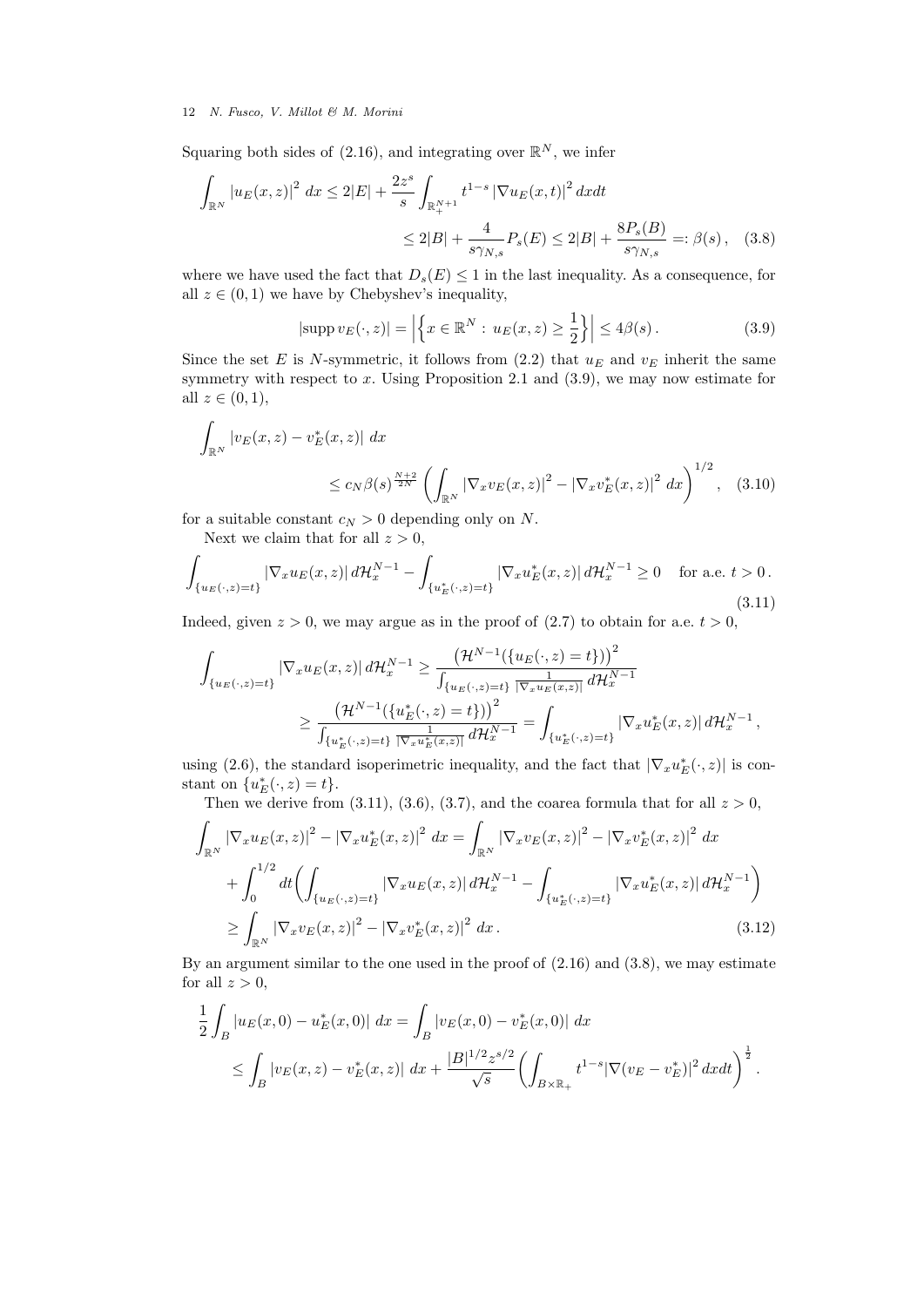#### A quantitative isoperimetric inequality for fractional perimeters 13

From the above inequality, (3.10), and (3.12) we deduce that for all  $z \in (0,1)$ ,

$$
|B \setminus E| = \int_{B} |u_{E}(x,0) - u_{E}^{*}(x,0)| dx
$$
  
\n
$$
\leq 2c_{N}\beta(s)^{\frac{N+2}{2N}} \left( \int_{\mathbb{R}^{N}} |\nabla_{x}v_{E}(x,z)|^{2} - |\nabla_{x}v_{E}^{*}(x,z)|^{2} dx \right)^{1/2}
$$
  
\n
$$
+ \frac{2|B|^{1/2}z^{s/2}}{\sqrt{s}} \left( \int_{\mathbb{R}^{N+1}} t^{1-s} |\nabla v_{E}(x,t) - \nabla v_{E}^{*}(x,t)|^{2} dx dt \right)^{1/2}
$$
  
\n
$$
\leq 2c_{N}\beta(s)^{\frac{N+2}{2N}} \left( \int_{\mathbb{R}^{N}} |\nabla_{x}u_{E}(x,z)|^{2} - |\nabla_{x}u_{E}^{*}(x,z)|^{2} dx \right)^{1/2}
$$
  
\n
$$
+ \frac{2\sqrt{2}|B|^{1/2}z^{s/2}}{\sqrt{s}} \left( \int_{\mathbb{R}^{N+1}_{+}} t^{1-s} \left( |\nabla u_{E}|^{2} + |\nabla u_{E}^{*}|^{2} \right) dx dt \right)^{1/2}
$$

Let us fix  $\tau \in (0,1]$  to be chosen. Squaring the first and last sides of the inequality above, multiplying by  $z^{1-s}$ , and integrating in  $(0, \tau)$  with respect to z yields

$$
\frac{|B \setminus E|^2}{2-s} \tau^{2-s} \le 8c_N^2 \beta(s)^{\frac{N+2}{N}} \int_0^1 z^{1-s} \left( \int_{\mathbb{R}^N} |\nabla_x u_E(x, z)|^2 - |\nabla_x u_E^*(x, z)|^2 dx \right) dz \n+ \frac{8|B|\tau^2}{s} \int_{\mathbb{R}^{N+1}_+} z^{1-s} \left( |\nabla u_E|^2 + |\nabla u_E^*|^2 \right) dx dz.
$$

Using the Pólya–Szegö inequality, the assumption  $D_s(E) \leq 1$ , and (3.5), we derive that

$$
|B \setminus E|^2 \le 32c_N^2 \beta(s)^{\frac{N+2}{N}} \frac{P_s(B)}{\gamma_{N,s}} D_s(E) \tau^{s-2} + \frac{64|B|P_s(B)}{s\gamma_{N,s}} \tau^s
$$
  
 
$$
\le C_{N,s}^* \left(D_s(E) \frac{\tau^{s-2}}{2-s} + \frac{\tau^s}{s}\right), \tag{3.13}
$$

with

$$
C_{N,s}^* := \frac{64P_s(B)}{\gamma_{N,s}} \max \left\{ c_N^2 \beta(s)^{\frac{N+2}{N}}, |B| \right\}
$$

which only depends on s and N. Next we observe that, among all values of  $\tau \in (0,1]$ , the right handside of (3.13) is minimized for  $\tau = \sqrt{D_s(E)}$ . Hence,

$$
|B \setminus E| \le \left(\frac{2C_{N,s}^*}{s(2-s)}\right)^{1/2} D_s(E)^{s/4}.
$$

Finally we observe that  $2|B \setminus E| = |B \triangle E| \ge |B|A(E)$  since  $|E| = |B|$ , and the proof is complete.  $\Box$ 

Acknowledgements. This research was partially supported by the ERC Advanced Grants 2008 Analytic Techniques for Geometric and Functional Inequalities. The research of V.M. was also partially supported by the Agence Nationale de la Recherche under Grant ANR-10-JCJC 0106.

# References

- [1] M. Abramowitz, I.A. Stegun : Handbook of mathematical functions with formulas, graphs, and mathematical tables, reprint of the 1972 edition, Dover Publications, New York (1992).
- [2] F.J. Almgren, E.H. Lieb : Symmetric decreasing rearrangement is sometimes continuous, J. Amer. Math. Soc. 2 (1989), 683–773.